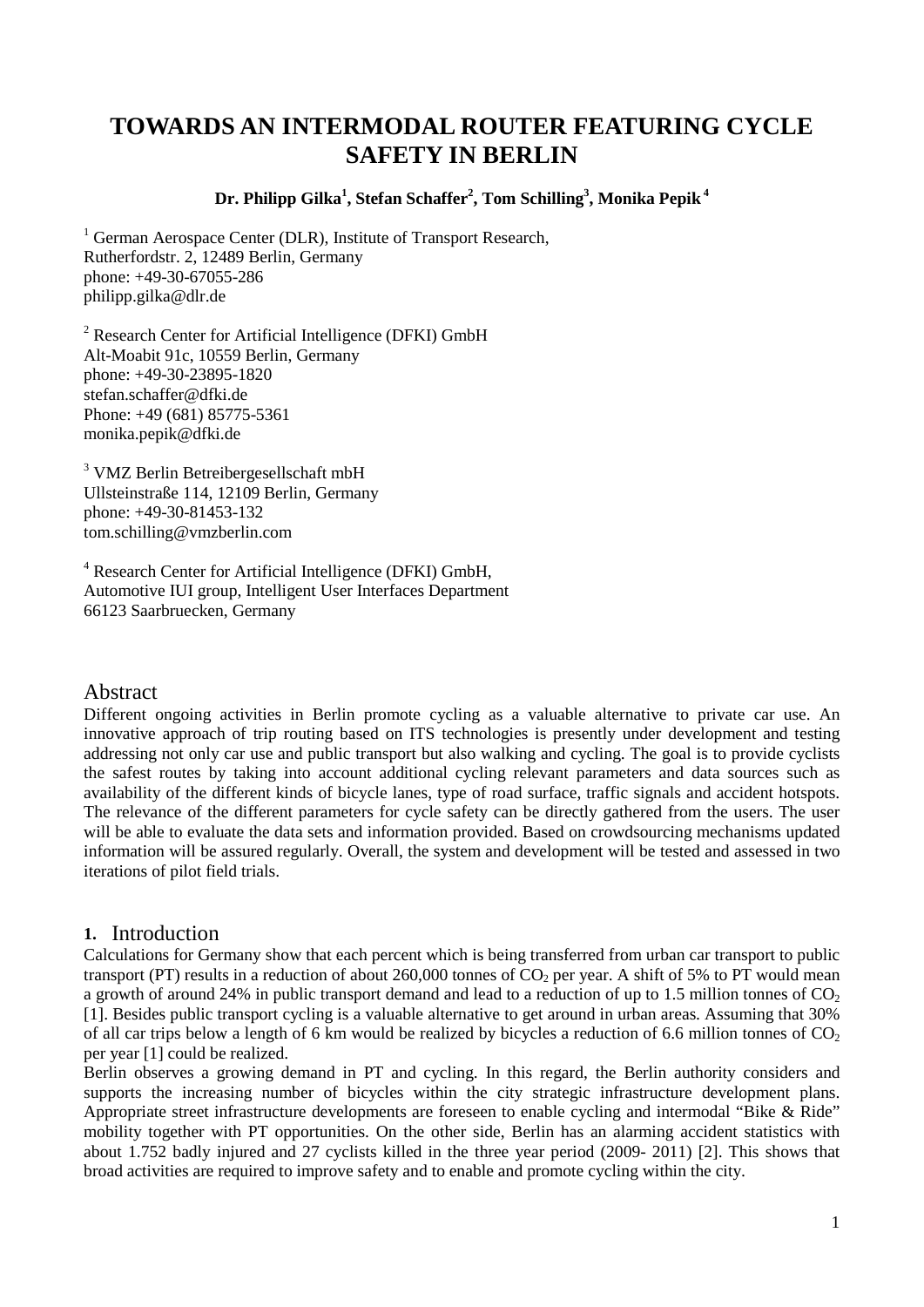Currently, any actions to control and influence the traffic situation are based on a reactive level, such as providing warnings over the radio or displaying updates on congested roads on information screens. Even rerouting suggestions are only general. Particularly cycling specific information is not available. New approaches are therefore required enabling a sustainable change in the mobility behaviour in terms of greener transport and safer traveling.

Therefore the objective of the R&D project STREETLIFE, co-funded by the European Commission, is to encourage commuters to shift to alternative modes of transport by providing them with updated intermodal transport information. New technologies and services based on ITS were developed and tested in order to realize the envisaged objective within the three different pilot cities of the project (Berlin, Rovereto and Tampere).

The main goals of the STREETLIFE Berlin pilot are threefold:

- i. Increase the safety for cyclists
- ii. Reducing the carbon footprint of a trip
- iii. Improve the transport performance of the city

Changing people's mobility behaviour is a very challenging task. STREETLIFE addresses this task by incorporating different kinds of data to provide intermodal routing information in order to plan a trip. Additional user preferences allow the user to change easily between different transportation modes and to gain travel comfort.

A conducted requirement analysis shows that people would use bicycles more often, if cycling becomes much safer. In this regard, the Berlin pilot partner VMZ faces an innovative approach by defining a routing algorithm which takes into account cycling relevant data such as the availability of the different bicycle lanes, road surfaces, traffic signals and incident hotspots.

To adequately integrate the different modes of transport a comprehensive design of the application is of high importance. The design requirements of a mobility App covering intermodal routing information and personalisation were analysed by Schaffer & Reithinger [3]. The authors argue that an increasing amount of available data sources, including cyclists safety data, and the possibilities to generate intermodal trip chains result in a growing number of options regarding the personalisation of routing requests. This development poses a challenge for the design of mobility Apps, as the complexity of interfaces usually increases with the number of options. With respect to this the authors recommend to focus on specific user groups. Furthermore it was revealed that valuable solutions for the presentation of the mode choices within a routing proposal have to be found. If the number of transport modalities increases, the presentation of routing proposals within a list may have to be adapted in such a way that the information is still easy to process for a user.

Overall, several important preconditions and requirements had to be taken into account in preparation of a cycle safety intermodal router.

The rest of the paper is structured in the following way: Section 2 analyses the requirements of such an intermodal router and gives an overview of the current state of Berlin´s system and technology. Section 3 describes the envisaged system, its current state and future development. Section 4 elaborates on the methodology for gathering relevant data and evaluating and assessing the systems benefits and user acceptance. Finally, Section 5 elaborates on the initial results (final results will ready after the  $2<sup>nd</sup>$  iteration) and discusses the future work.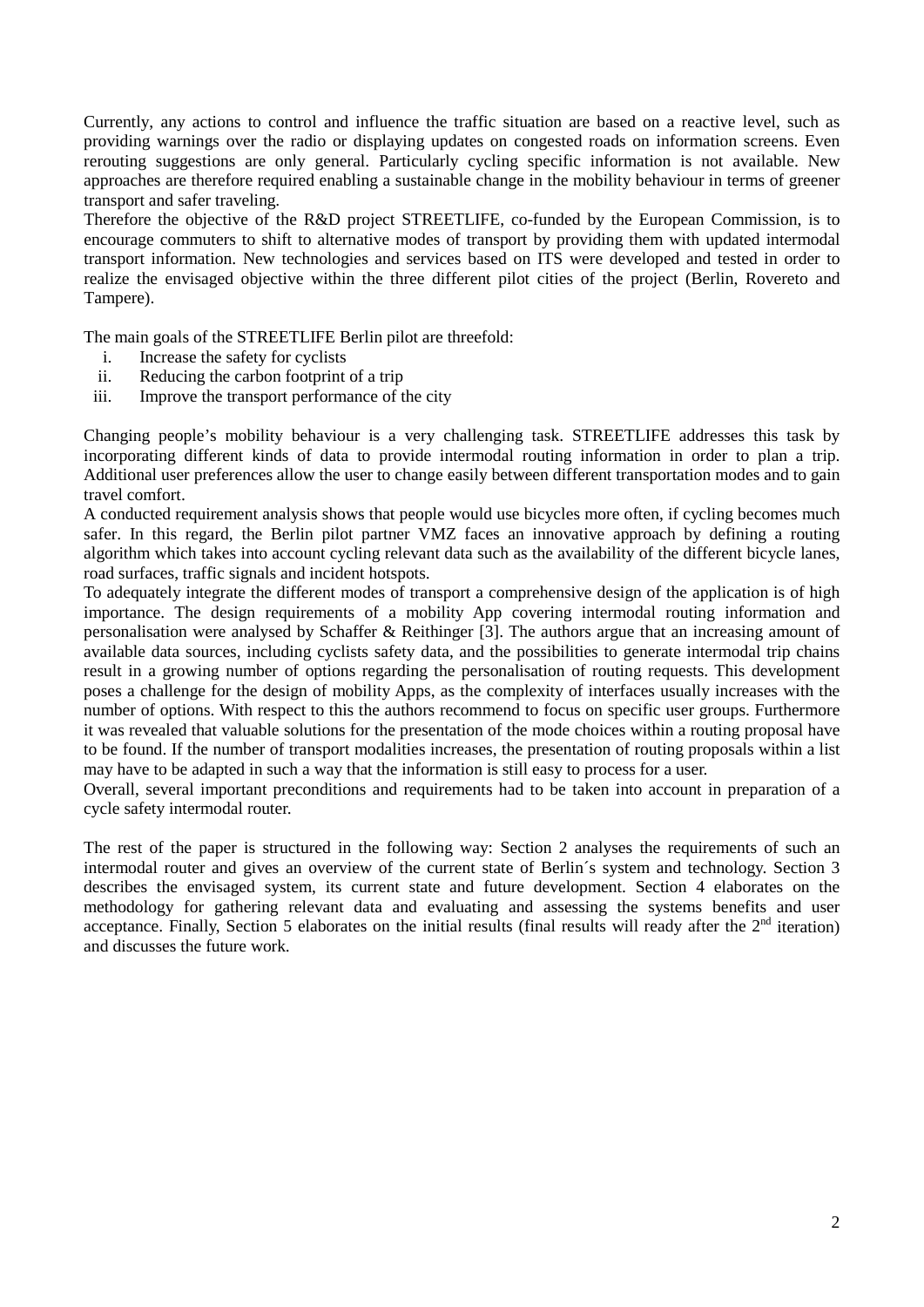# **2.** Current state of Berlin and the systems

### **2.1. Requirements**

With respect to the service design a requirement analysis depicts three essential conditions, which have to be met during the first stage of the project: A new application must be able to support multi-modal route planning. The computation of actual necessary modes of transport should consider the user and the user should have the opportunity to state their opinion (crowd-sourced approach) about the calculated and presented routing results for further service development in the future.

In order to contribute to the overall target of  $CO<sub>2</sub>$  reduction by influence people's mobility behaviour to make use of more non-motorized modes of transportation, the focus of the Berlin pilot has been placed on bicycle traffic. The evaluation report of the recent online survey  $1$  indicates that cycling safety is a very important issue for wide proportion of the Berlin population. [4] Within the online dialogue people were asked to name locations within the bicycle and street network that they perceived as being dangerous. More than 27.000 single web site visitors have named more than 5.000 locations. Thus the focus of the Berlin requirements is set on the cycling community, especially on the aspect of safety. Accordingly, a new routing service should integrate services for different transport modes and focus on bicycle routing by taking into account safety aspects.

### **2.2. Services in place**

An analysis of existing systems and available data depicts several available components that could be built upon. The main actor for providing traffic information on behalf of the City of Berlin is the Berlin Traffic Information Centre (TIC Berlin). Presently, the TIC Berlin offers multi-modal routing services for public transportation, car, bicycle and walking. For this purpose the backend system utilises external routing services from the regional public transport association (VBB), TomTom, Google and Bbbike. – see [Figure 1: Existing](#page-2-0)  [routing architecture.](#page-2-0)



**Figure 1: Existing routing architecture**

<span id="page-2-0"></span>In addition, VMZ Berlin provides real time data on bike sharing. VMZ has an interface connection to bike rental operators, which provide station based bike sharing services within the city centre. A data query of VMZ Berlin regarding the location of rental stations and bicycle availability is realised via a proprietary interface.

### 2.2.1.Technological Gaps

Not all requirements mentioned above are met with existing data and services. An analysis showed that a specialized router is needed to calculate:

- Trips for both private and shared bicycles.
- Intermodal trip combinations for individual transport especially bicycle paths and public transport modes, based on real time traffic information.
- Personalised trips with respect to cycle safety aspects.

An analysis of the mobility Apps available reveals that currently none of the existing solutions for Berlin

<span id="page-2-1"></span><sup>&</sup>lt;sup>1</sup> Online Dialogue during the period of 12. November and 10. December 2013. More information: https://radsicherheit.berlin.de/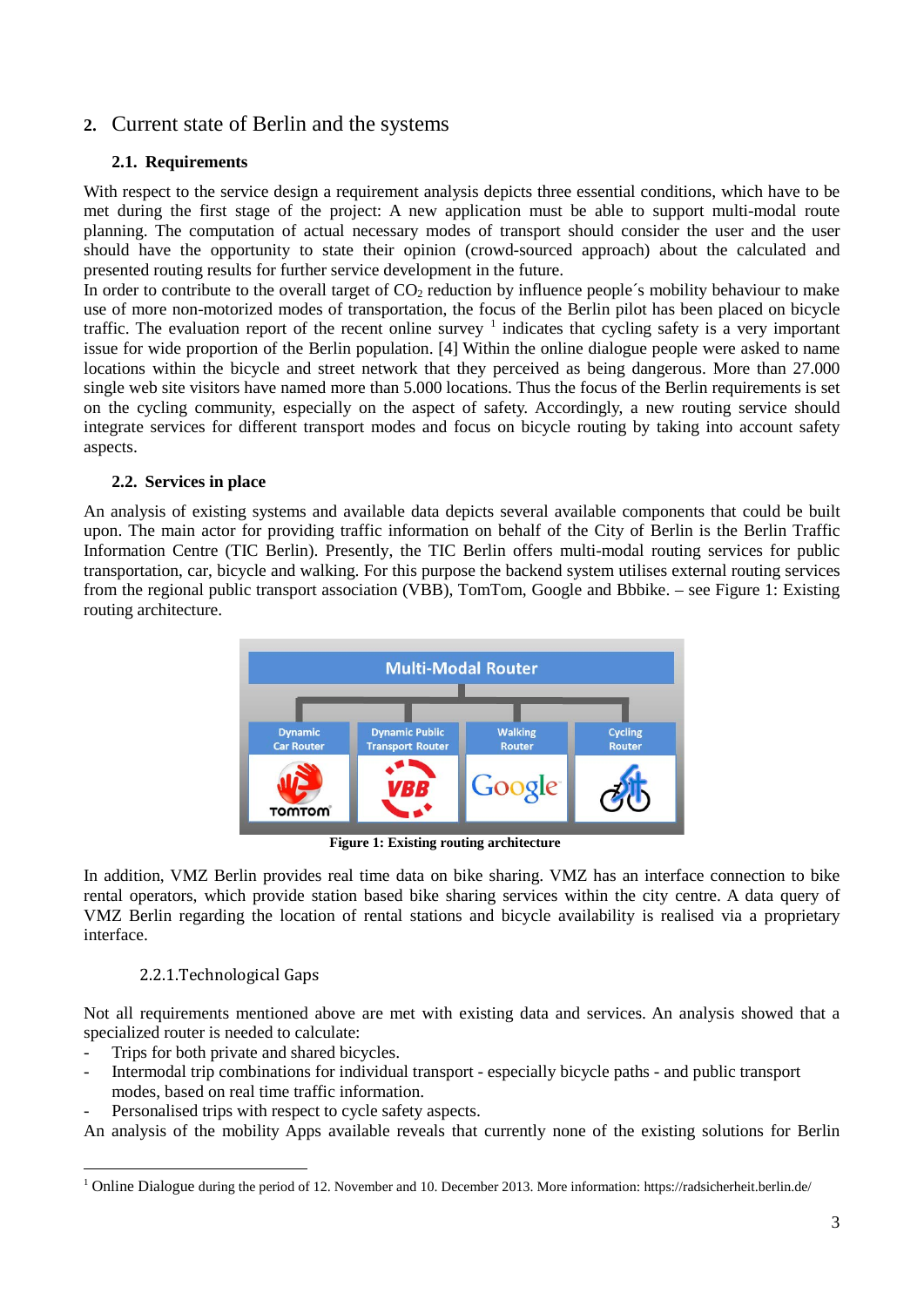cover all of the stated requirements. Especially a mobility App that includes intermodal routing and safety aspects for bicycle traffic does not exist for Berlin so far.

# **3.** System and technology

### **3.1. Backend**

Service modules are separated in backend and frontend components. Regarding backend components, different underlying routing services are used for calculation of single routes, each for one mode of transport:

- TomTom router, to calculate routes in individual motorized traffic (private car)
- Google router to calculate walking routes
- VBB router to calculate routes within the public transport network
- Bbbike router to calculate bicycle routes

These routers are integrated in one VMZ router, to generate multimodal trip planning results. If more than one route is an option for a trip from A to B all route options are presented. The VMZ router obtains available real time traffic data which may have an impact on the trip results. Car routes take into account the current traffic situation  $(LOS<sup>2</sup>)$  $(LOS<sup>2</sup>)$  $(LOS<sup>2</sup>)$ , as well as construction sites and road closures or similar events. Public transportation routes consider the real time departure times, including delays and further related information.



**Figure 2: Extended routing architecture**

<span id="page-3-0"></span>[Figure 2](#page-3-0) shows the multi-modal router, extended to a multi-criteria intermodal router, which considers all routing criteria and personal trip preferences. If the route calculation results in an intermodal route, the trip will be presented accordingly, i.e. a trip could consist of at first a bike sharing part, followed by a public transportation part. For that, the entire component takes single routes from the external routers and combines them to intermodal trip results, being presented via the STREETLIFE app to the user.

In parallel, the cycling router will be enhanced taking into account safety and comfort aspects. For that a preliminary data handling is necessary. *Accident hot spots*, provided by the Berlin Police department, *subjectively felt points of danger* (based on the survey mentioned above) and *comfort as well as safety attributes* will be added to the routing variables. Furthermore other attributes regarding cycling safety will be taken into account: i.e. reference surface, quality road surface, traffic control at intersections, bicycle traffic at intersections or right-turn green arrow at intersections. All values will be analysed through a client based accident analysis through the tool ProVista<sup>[3](#page-3-2)</sup> being an own development by VMZ.

In order to create a router that takes into account relevant cycling attributes we'd like know which information actually matters for the cyclists that contribute to safety. One step towards this goal is the survey conducted by the Senate department on the subjective dangerous cycling spots.

Considering that the data sets dangerous hotspots for cyclists and the quality of cycling routes are dynamic and subjective information, they need to be evaluated by the users and regularly updated.

Following the current trends in the domain of mobility, a crowd-sourced approach has been chosen as a mechanism for providing this data. Typically crowd-sourcing is used in the domain of mobility by tracking of travellers during their trip, for example using GPS tracks, possibly enriched with other context information coming from additional sources like public transportation systems, parking systems, ticket validation systems and so on. This information can later be used for personalized guidance during one's trip (when processed

<span id="page-3-1"></span><sup>&</sup>lt;sup>2</sup> Level of service divided into "no delay", "moderate delay" and "severe delay"  $\frac{3}{10}$  Provista Accident Analysis tool - Result of a Research Project 2009-2012

<span id="page-3-2"></span>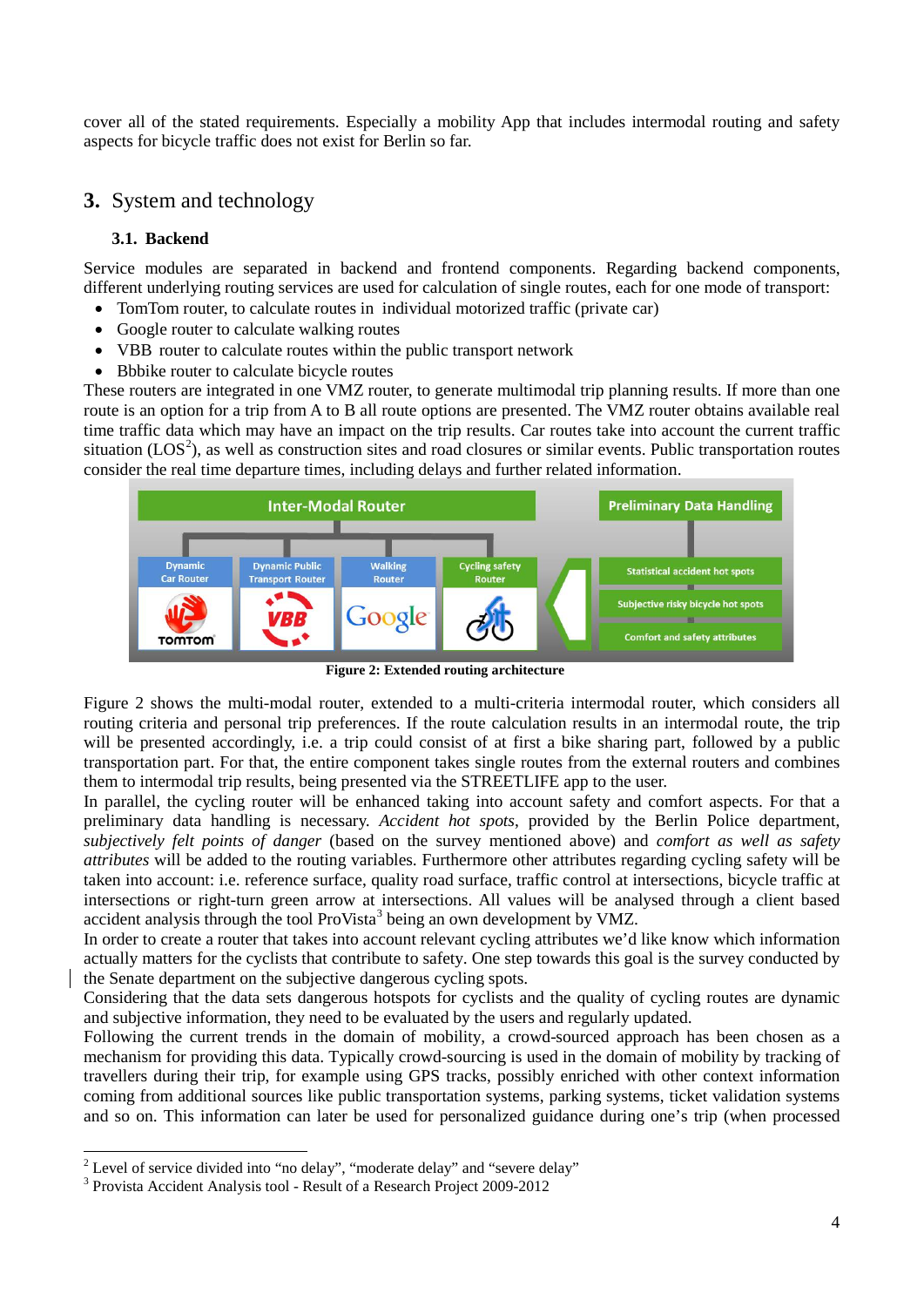individually), or for deriving general mobility information (for example current average vehicular speed on a given road, as demonstrated, among others, by the popular Waze  $app<sup>4</sup>$  $app<sup>4</sup>$  $app<sup>4</sup>$ ). This approach will be extended for the cycling modality by developing a context-aware crowdsourcing technique that collects cycling route quality information directly from the users as they travel.

[Figure 3](#page-4-0) illustrates the two basic components of the backend system - the intermodal router and the contextaware crowdsourcing component and their communication with the frontend and users.

Immediately after users complete their routes, the context-aware crowd-sourcing component generates route evaluation criteria depending on the context and pre-existing knowledge for the route (safety and comfort are given here as two basic examples). The system provides the users an opportunity to give their first-hand cycling experience, data which will be used to enhance pre-existing knowledge base with user-generated information.

This method will help us gaining knowledge on individual and general level. Through users' input the system will learn about their preferences and reflect this knowledge in the route personalization process. The crowdsourced data will also contribute in evaluation of existing knowledge about route safety as well as to gain information about new routes that did not appear in the previous surveys and do not exist in our knowledge base.



**Figure 3 Backend and Frontend components**

<span id="page-4-0"></span>Our ongoing research combines both, selection of the right evaluation criteria and user interface design that will encourage and motivate user participation.

### **3.2. Frontend**

As described above so far no mobility App exists fitting the stated requirements for Berlin. Therefore, a completely new App was developed. To ensure optimal user satisfaction, a user-centred design approach was chosen. Accordingly, user requirements were collected and use cases that should be covered with the service were described. Representing the core functionality of the system, the two main use cases 1) intermodal routing and 2) personalisation; were implemented in a first functional prototype employing MMIR, a Mobile Multimodal Interaction and Rendering framework using HTML5 as base technology [7]. The prototype is a smartphone application for Android devices.

<span id="page-4-1"></span> <sup>4</sup> https://www.waze.com/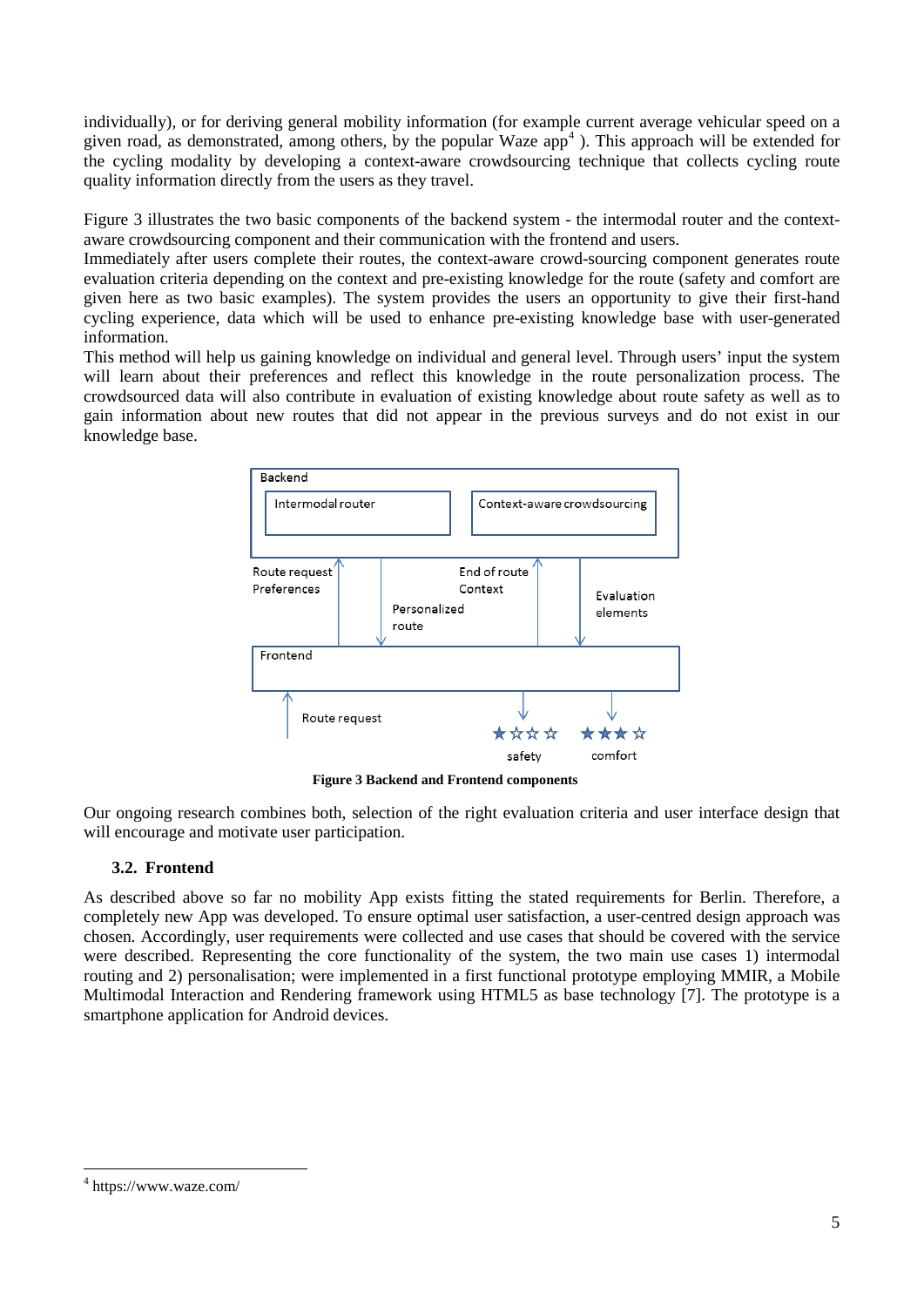

 **Figure 4 Mobility app screens: (1) basic routing information, (2) routing proposals, (3) navigation details for the** selected result, (4) companion mode

<span id="page-5-0"></span>Currently the mobility App for Berlin is connected to the intermodal router and provides an initial set of possibilities for personalization. The main purpose of the app is to efficiently support users stating route requests and help selecting appropriate itineraries. [Figure 4](#page-5-0) provides an overview of the most important features. Users can input origin, destination and further personalized routing preferences (screen 1). The latter refers along with the desired transport modes, to personal preference (greenest, fastest, shortest, or cheapest route) and settings concerning the maximum distance to be travelled for each used mode of transport. The routing proposals are presented in a list containing information about duration, distance  $CO<sub>2</sub>$  emission and main modes of transport within the itineraries (screen 2). If more than one mode of transport is used within an itinerary, a note is displayed under the mode icon. The colour code of the mode icons in the routing proposal screen gives a first idea about the eco-balance of the itinerary. The details of the itineraries can be viewed in textual format and routes can be visualized on a map (screen 3). By pressing the navigation icon in the lower right corner of screen 3a "Companion mode" is activated. During the companion mode the current position and the selected route are visualized on a map (screen 4).

As a next step specific features for cyclists will be integrated. These features will expand the personalisation options depicted in screen 1 of [Figure 4,](#page-5-0) by adding a section for "Bicycle routing". Within this section icons for "safe bicycle routes" and "comfortable bicycle routes" will be integrated.

# 4. Evaluation of the system

# **4.1. Methodology**

The main goals of the STREETLIFE Berlin pilot are namely, i. Increasing the safety for cyclists, ii. Reducing the carbon footprint of a trip and iii. Improving the transport performance of the city, have been describe above.

In order to evaluate these objectives two scenarios and several use cases have been defined. The scenarios address on the one hand the end-user and on the other the traffic management.

Both groups play a major role while realising the objectives. The underlying concept in these scenarios is presented in the implementation cycle [\(Figure 5\)](#page-6-0). In accordance to that the vision of the implementation cycle is the use of the mobility App through the citizen to find the preferred route. The route request and the related mobility data will then be integrated, stored and processed through the traffic management operator. On the next level the processed data will be aggregated and analysed with regard to required adaptations to improve the transport system and mobility services. Finally, the citizen benefit due to the described loop.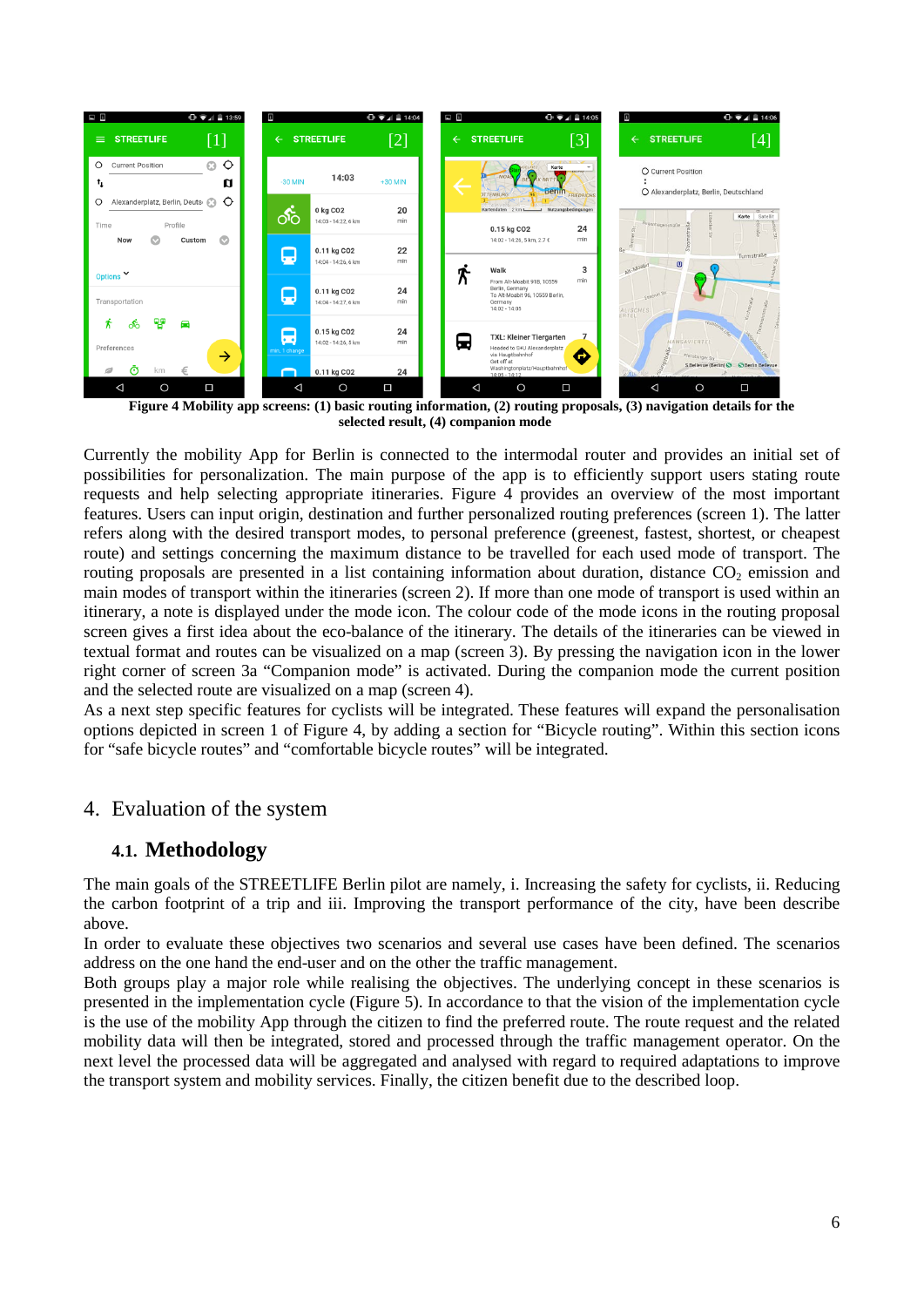

**Figure 5: Implementation Cycle**

<span id="page-6-0"></span>With the aim of testing the implementation cycle and in order to identify the required data, software and tools and to realise the pilot objectives, a number of use cases were defined. A detailed description of the use cases can be consulted in the related STREETLIFE deliverable [5].

With regard to the evaluation of the implemented system an evaluation methodology has been elaborated addressing mainly the three impact categories:

- I. User behaviour
- II. Mobility
- III. Environment.

Based on the defined objectives, research questions, hypothesis and indicators were defined. Relevant indicators with respect to the above mentioned impact categories are i.e.:

- Average changes in modal split
- Travel time per trip
- Users perception of comfort
- Service quality satisfaction
- User's safety perception

#### **4.2. Methods used**

In order to address the before mentioned three impact categories different methods were applied. To gather information in terms of user behaviour, two data sources have been used. On one hand a questionnaire has been approved as an adequate tool to provide valuable results. This questionnaire addressed overall relevant items but was also supplemented by additional questions to meet the local requirements and objectives. For the traffic demand analysis and the related impact analysis of carbon emissions, the microscopic traffic network simulations tool TAPAS (**T**ravel-**A**ctivity **PA**ttern **S**imulation) [6] was used. TAPAS is an agentbased modular simulation, meaning that special variable sets such as vehicle fleet, possession of public transport season tickets etc. can be modified without having to change the overall simulation. The simulation is restricted to a geographical area, e.g. a city or a county and allows a detailed illustration of travel behaviour and reactions on transport measures. Based on the TAPAS results an estimation of possible carbon emission savings are possible.

#### **4.3. Test trial design**

It was decided to test the system and technology in two iterations according to the defined objectives and the challenge to measure the impact of a newly developed system in a continuously changing environment. This decision allows improving permanently the system in terms of functionality and usability being able to mess with well-designed systems on the market. On the other hand long-term changes can be identified better. Overall, there will be two iterations of developing and testing whereas the  $1<sup>st</sup>$  iteration is divided into three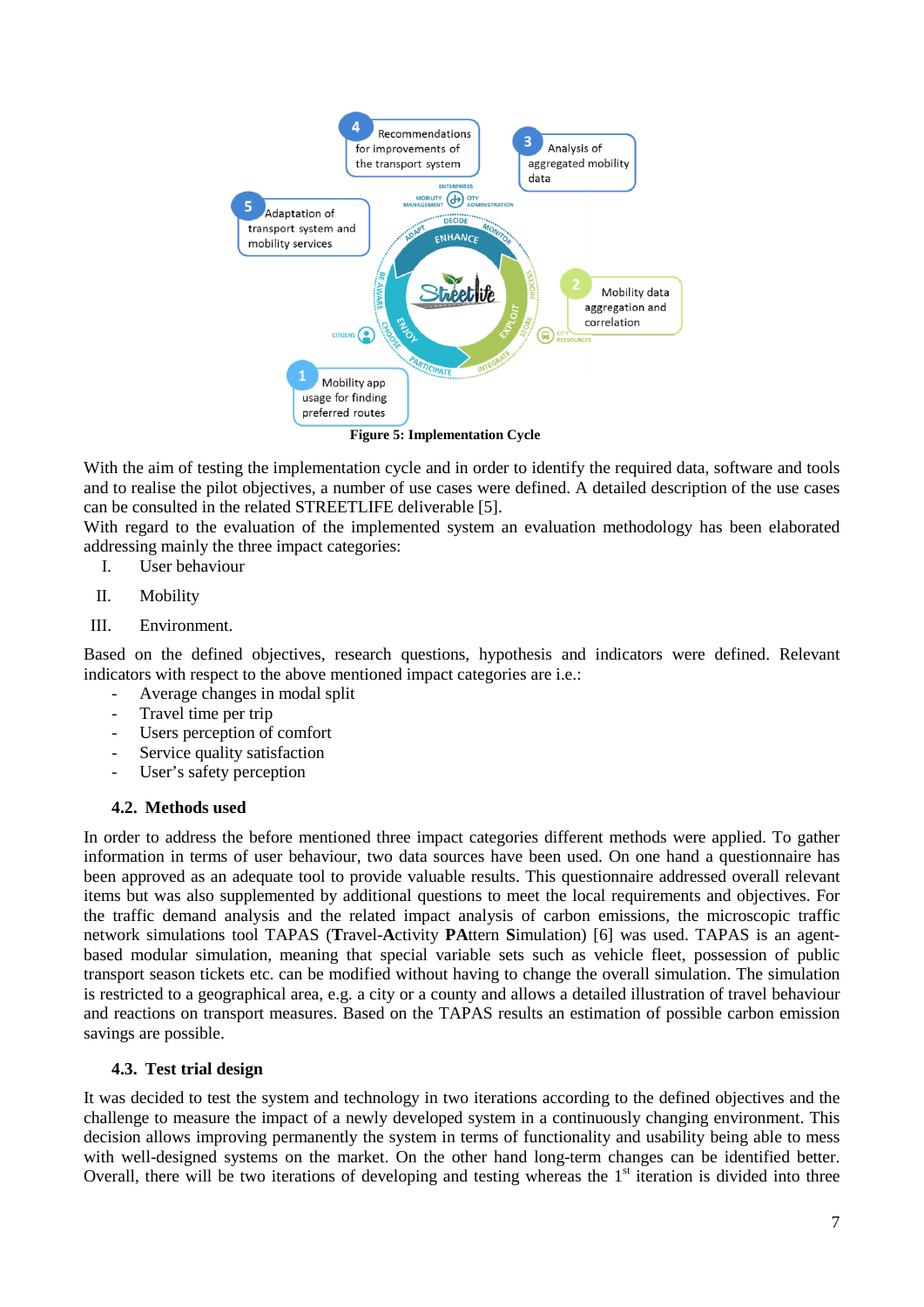types of test trials. First, an initial survey was conducted with the purpose to reveal usability problems of the user-interface in an early development phase. This allows to uncovering many usability issues being able to fix them before the actual testing begins. Additional information about expected but missing features and further user requirements can be gathered. The gathered information is an important input for the development activities within the  $2<sup>nd</sup>$  iteration of the project.

Second, a pre-test for baseline data acquisition was realised. The purpose was to gather trip and mobility data of STREETLIFE users about their daily mobility patterns. Therefore a tracking application was installed on Android-based mobile phones of 25 users. In a timeframe of two weeks information of the transport mode used for each trip could be derived. In order to gather more detailed information in terms of mobility behaviour, technology affinity and the user expectations of a multimodal route planer the pre-questionnaire was applied.

Following these two weeks, the pre-test trials for treatment data acquisition was conducted. In addition to the tracking application the STREETLIFE App was installed on the phones of the test users to test the system functionality and to test the defined methodology with its hypothesis to ensure that the appropriate data are collected. As the test has been carried out in an early development phase and technical problems were expected it was agreed to conduct these mainly with friendly user. After another two weeks of testing the STREETLIFE App the post-questionnaire was circulated to derive information with regard to the technology acceptance of the user and to compare the expectations with the made experiences.

Details of the questionnaires used can be consulted in the STREETLIFE deliverable D8.2.1 Initial Impacts.

# 5. Initial results and discussion

The results are mainly based on the user survey and cover topics of the user mobility behaviour, technology affinity and particularly the user requirements with regard to a multi-modal route planner.

As described in section "Methodology", two test trial iterations are planned.

Although 25 friendly users participated at the test trials only 11 participants finished both questionnaires. Details with regard to the evaluation process can be consulted in deliverable "D6.2.1 – City pilots planning and evaluation results (initial)".

#### **5.1. Impact Category: User Behaviour**

#### 5.1.1. Changes in mode choice

The analysis showed that people provided with an intermodal App are attracted to change the mode choice, in case alternative means of transportation are available. It could be observed that an increased usage of green transport modes such as Walking (less than 500m), Public transportation and cycling has been reported for the majority of trip purposes. Meanwhile, a decrease of car usage for private trips is indicated with the given data. Regarding car-usage a slight decrease of usage in general is reported. Here, especially cycling and walking benefits most of this change. In addition, a slight change towards a more intermodal mobility can be detected. As for the combination of different modes of transport, the test trial participants stated to combine different modes of transportation for their trips due to the information available.

#### 5.1.2. Ease of use

The ease of use of the App is a crucial requirement, as it is the relevant user interface. Overall, the feedback received was very good. The given design was assessed as valuable as it enables the user to use the App intuitively. To navigate through the different functionality was easy to learn for most of the participants. However, also negative statements arose. For example the navigation through the App was rated very well but due to the system set-up the responding route request often took too much time compared with available Apps from the Google Play Store or AppStore by Apple. Here, we have to underline that a user centred approach is important but if the objectives of the trials focused on technical questions as it was the case in the  $1<sup>st</sup>$  iteration, than the trial participants will identify these shortcomings.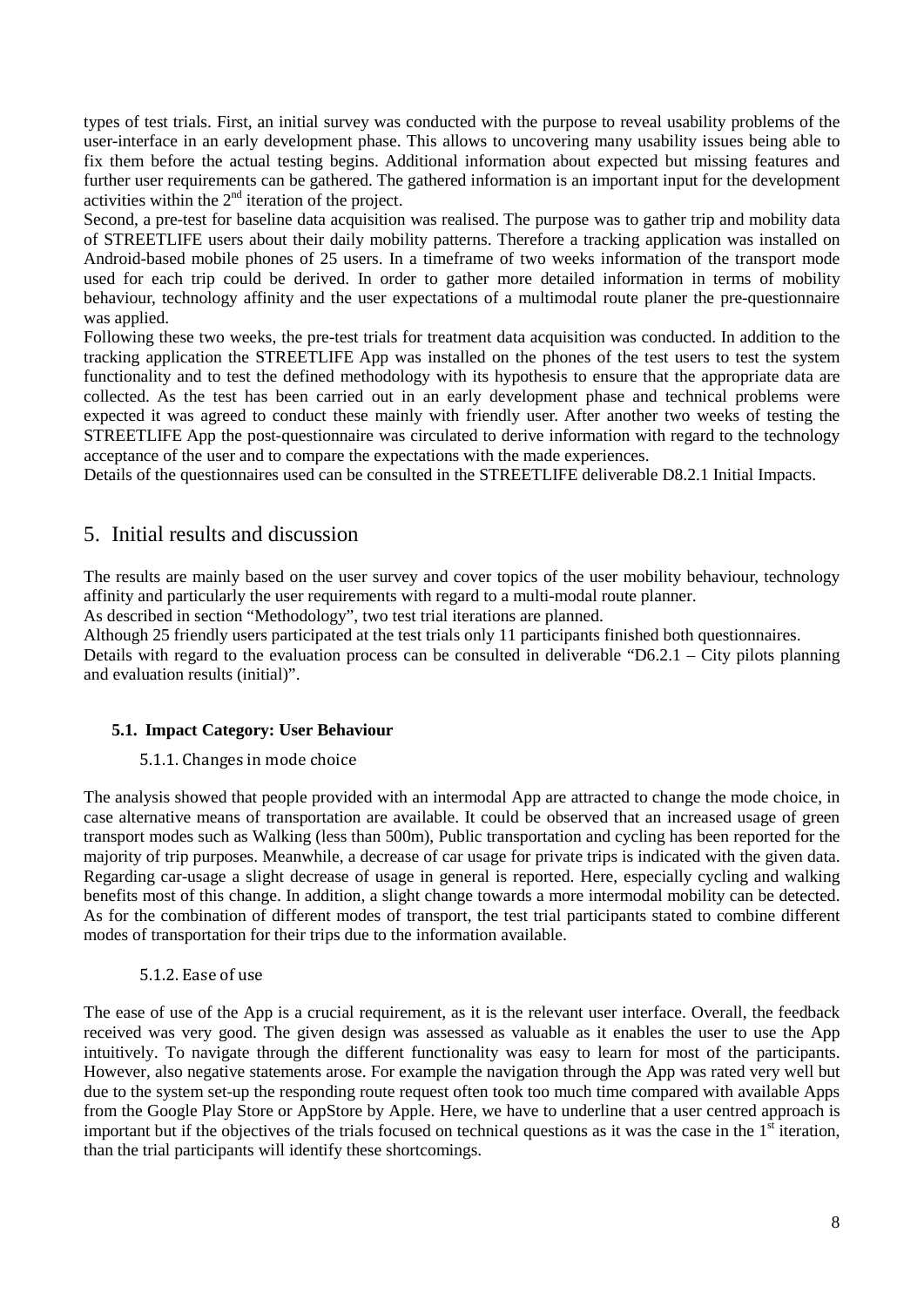#### 5.1.3.Usefulness

Overall, the App was considered as useful in all test trials. The test trial participants rated the information provided as detailed enough. In some cases the user expected more and better comparable information with regard to environmental and economical traveling. However, most of the participants increased their awareness of sustainable mobility options. Apart from that, different planning criteria have been requested. It became clear that most participants favour "duration" as the most important trip planning criteria.

### **5.2. Impact Category: Mobility**

In order to assess the impact of the implemented STREETLIFE solution the microscopic network simulation TAPAS has been applied. The input of parameters has been based on several assumptions as the user group was too small. This allows gathering comparable values which will be compared within the  $2<sup>nd</sup>$  iteration by real user data. The simulation has been run for a representative weekday in Berlin with a 10% sample of the Berlin population to retrieve valuable and comparable results in the STREETLIFE context. The sample simulation includes 14,210 million trips per day and is based on assumptions of STREETLIFE affected trips. Due to the fact that STREETLIFE enables users to plan and find an alternative route, the bicycle mode benefits most, whereas the mode share for cars decreases. In this regard short trips normally conducted by car will be substituted by bicycle. Overall, the average trip length of public transport and walking did not significantly change.

|                         | Average trip length in Kilometre for |          |  |
|-------------------------|--------------------------------------|----------|--|
| Mode                    | <b>Baseline</b>                      | Scenario |  |
| Walking                 | 1.8                                  | 1.8      |  |
| Bicycle                 | 3.9                                  | 3.7      |  |
| Car                     | 7.4                                  | 7.9      |  |
| Car Passenger           | 8.1                                  | 9.0      |  |
| <b>Public Transport</b> | 7.8                                  | 7.:      |  |

Table 1: TAPAS simulation average trip lengths

### **5.3. Impact Category: Environment**

The approach applied is manly based on results described in Chapter 5.2. This approach uses the TAPAS microscopic traffic network simulation results in order to quantify the kilometre travelled and the transport mode used. In addition, the  $CO<sub>2</sub>$  values for the different transport modes have been considered for calculation. The emission factor is an average value considering the different vehicle categories (from mini to luxury cars) and types of vehicle propulsion (Gasoline and Diesel). A further distinction was not possible at this stage as detailed information were missing.

<span id="page-8-0"></span>Based on the TAPAS output possible emission savings could be calculated. The result is shown in [Table 2.](#page-8-0) Table 2: Emission saving calculation

|                         | <b>Baseline</b> |                     | Scenario      |                     |
|-------------------------|-----------------|---------------------|---------------|---------------------|
| Mode                    | mileage in km   | Emissions in $tCO2$ | mileage in km | Emissions in $tCO2$ |
| Walk                    | 5,570           | 0                   | 5,532         | 0                   |
| <b>Bicycle</b>          | 8,119           | 0                   | 10,174        | 0                   |
| Car                     | 31,536          | 5,550               | 29,099        | 5,121               |
| CarAsPassenger          | 7,873           | 692                 | 6,506         | 572                 |
| <b>Public Transport</b> | 25,811          | 1,264               | 26,822        | 1,314               |
| Total                   |                 | 7,508               |               | 7,008               |

The calculation of emissions is based on emission factors investigated for the city of Berlin in the EC FP7 project MOLECULES in 2014. This calculation incorporates the following emission factors: Car = 178g/km,  $CarAsPassenger = 88g/km$ . It is further assumed that the modal split for public transport modes bus, metro,